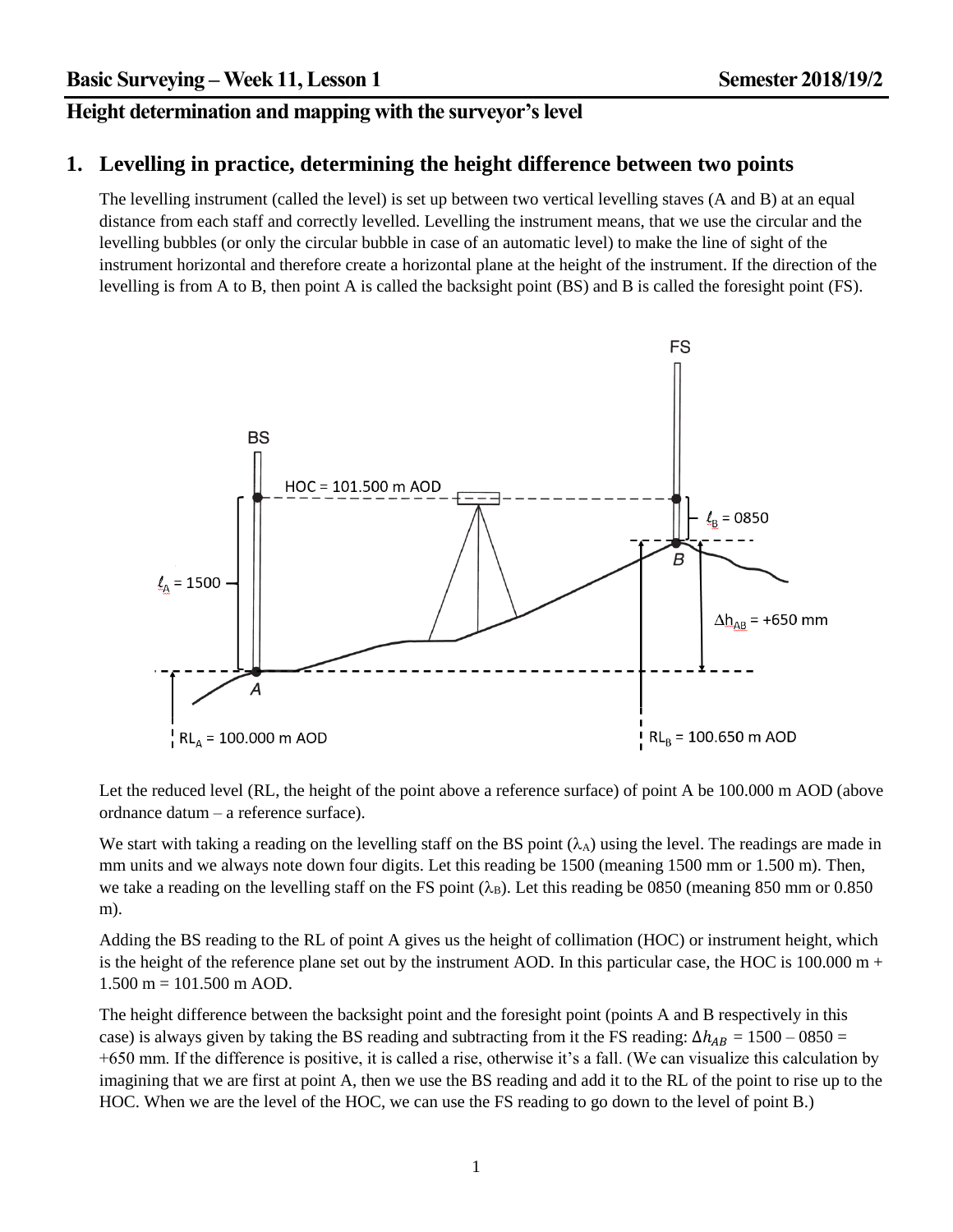Adding the rise/fall value to the RL of point A gives us the RL of point B:  $100.000 \text{ m }$  AOD +  $0.650 \text{ m} = 100.650$ m AOD. We may also compute this as taking the HOC and subtracting the FS reading from it: 101.500 m AOD –  $0.850$  m = 100.650 m AOD.

# **2. Levelling instruments (levels)**

# 2.1. Tilting levels (or dumpy levels)

The tilting level consists of two main sections, the tribrach (or the levelling head) and the alidade, which is located above the tribrach. The tribrach connects the instrument to the tripod and it contains the foot screws that are used to approximately level the alidade. Mounted on the alidade, we have a surveyor's scope, which is fixed to the tribrach on one side with a tilting axis and on the other side with a levelling screw.



Source: Sz. Rózsa – Surveying I. lecture notes



The view inside the scope of the level

Fixed to the scope, we have the bubble tube, which is much more sensitive than the circular bubble on the alidade. The line of sight of the scope can be precisely levelled by first approximately levelling the alidade with the foot screws, then the using the levelling screw to adjust the bubble in the bubble tube. The bubble tube has to be adjusted before taking each reading, because when we turn the instrument from the BS point to the FS point, the line of sight diverges from the horizontal due to the tilting of the alidade (remember, we only set the alidade approximately horizontal with the circular bubble!).

The eyepiece can be adjusted to sharpen the image of the crosshairs inside the scope, while the parallax screw on the scope can be used to sharpen the image of the staff. The scope always creates a magnified image in order to make it possible to take accurate readings on the levelling staves. The horizontal crosshair inside the scope is used to take the readings, while the stadia lines can be used to calculate the distance between the instrument and the staff.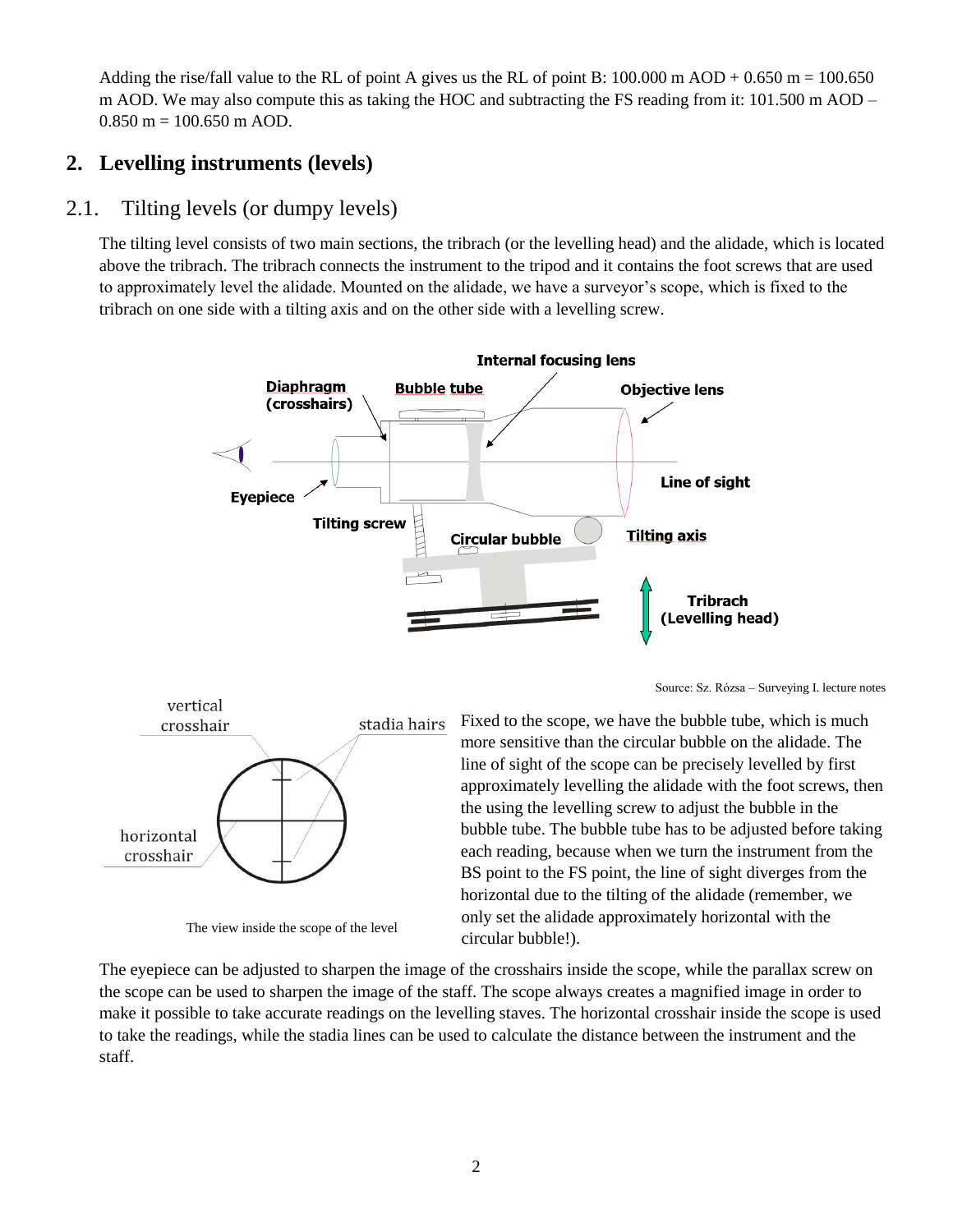# 2.2. Automatic levels

Automatic levels are the most common instruments used in everyday surveying tasks concerning vertical control. An automatic level does not contain a bubble tube and a levelling screw. A compensator (a set of prisms) is built into the instrument which can compensate for moderate amounts of tilting. This means, that if we approximately level the instrument using the foot screws and the circular bubble on the alidade, the compensator can take care of the residual tilt due to the low sensitivity of the circular bubble.



Source: W. Schofield, M. Breach: Engineering Surveying

Sokkia C320 automatic level

vertical position due to the force of gravity. Combined with a fixed prism, this creates a compensation effect, so even when the telescope is tilted the line of sight remains horizontal. Naturally, the amount of tilt the compensator can handle is fixed, so the telescope has to be at least roughly horizontal.

The suspended prism is always forced into a

The advantage of the automatic level is that the measurements can be carried out much faster as there is no need to adjust the bubble tube before each reading. This also means that there is less chance of committing errors by forgetting to set the bubble tube.

The disadvantage of the automatic level is that under some circumstances (vibration due to traffic/construction or wind) the compensator prisms start to oscillate which

prevents us from taking readings. The compensator can also get stuck so it is advisable to check whether it is working correctly before taking a reading. This can be done by carefully tapping the side of scope while looking through it and confirming that the image in the scope starts to shake slightly before become still again.

#### **3. Calculation examples:**

**Example 1:** calculate the height difference between points A and B! Calculate the distance between the level and the staff on point B!





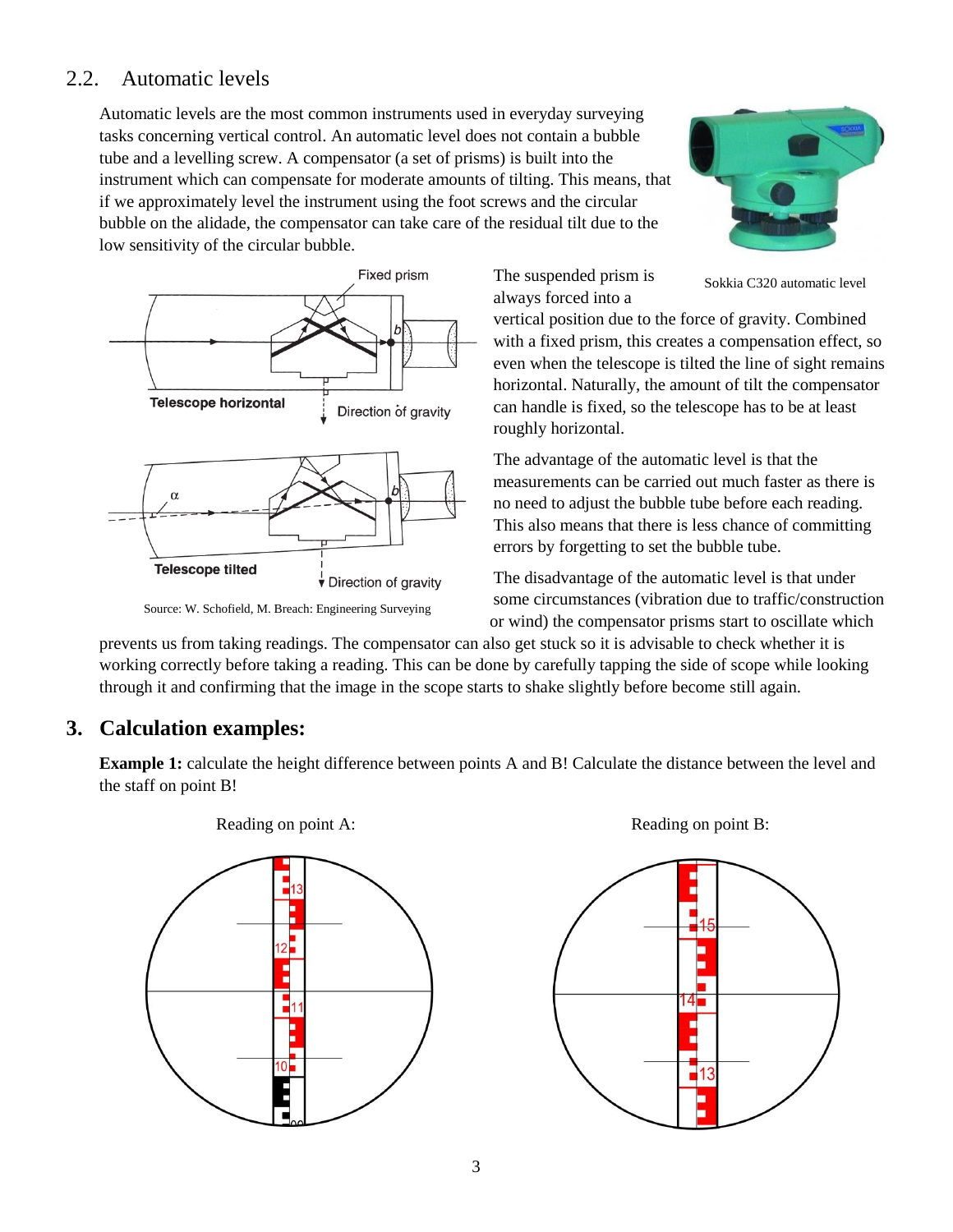Solution:

Reading on point A:  $l_A = 1145$  Reading on point B:  $l_B = 1427$ Height difference:  $\Delta h_{AB} = l_A - l_B = 1145 - 1427 = -282$  mm = -0.282 m Distance from point B: Reading on the upper stadia line:  $U = 1516$  Reading on the lower stadia line:  $L = 1335$ Distance:  $d = (U - L) \cdot 100 = (1516 - 1335) \cdot 100 = 1810 \rightarrow 18.1 \text{ m}$ 

**Example 2:** calculate the height difference between point C and point D! Calculate the distance between the instrument and the staff on point D!



Height difference:  $\Delta h_{CD} = l_C - l_D = 0995 - 0882 = 113$  mm = +0.113 m

Distance from point D:

Reading on the upper stadia line:  $U = 0.0955$  Reading on the lower stadia line:  $L = 0.0810$ 

Distance:  $(U - L) \cdot 100 = (0.0955 - 0.0810) \cdot 100 = 1450 \rightarrow 14.5$  m

#### **4. Mapping with the surveyor's level**

We can use the surveyor's level to carry out basic mapping tasks that require low degrees of accuracy. Let's suppose that the level is set up on a control point (a marked point with known coordinates) and from this station both a benchmark (a point with known height above a reference surface) and the vertices of some object are visible.

In mapping, we usually differentiate between vertical (height determination) and horizontal (easting and northing coordinates) measurements. If we determine a points vertical and horizontal coordinates at the same time using one instrument (in this case the level), the method is called tacheometry (from the Greek word meaning 'quick measurement').